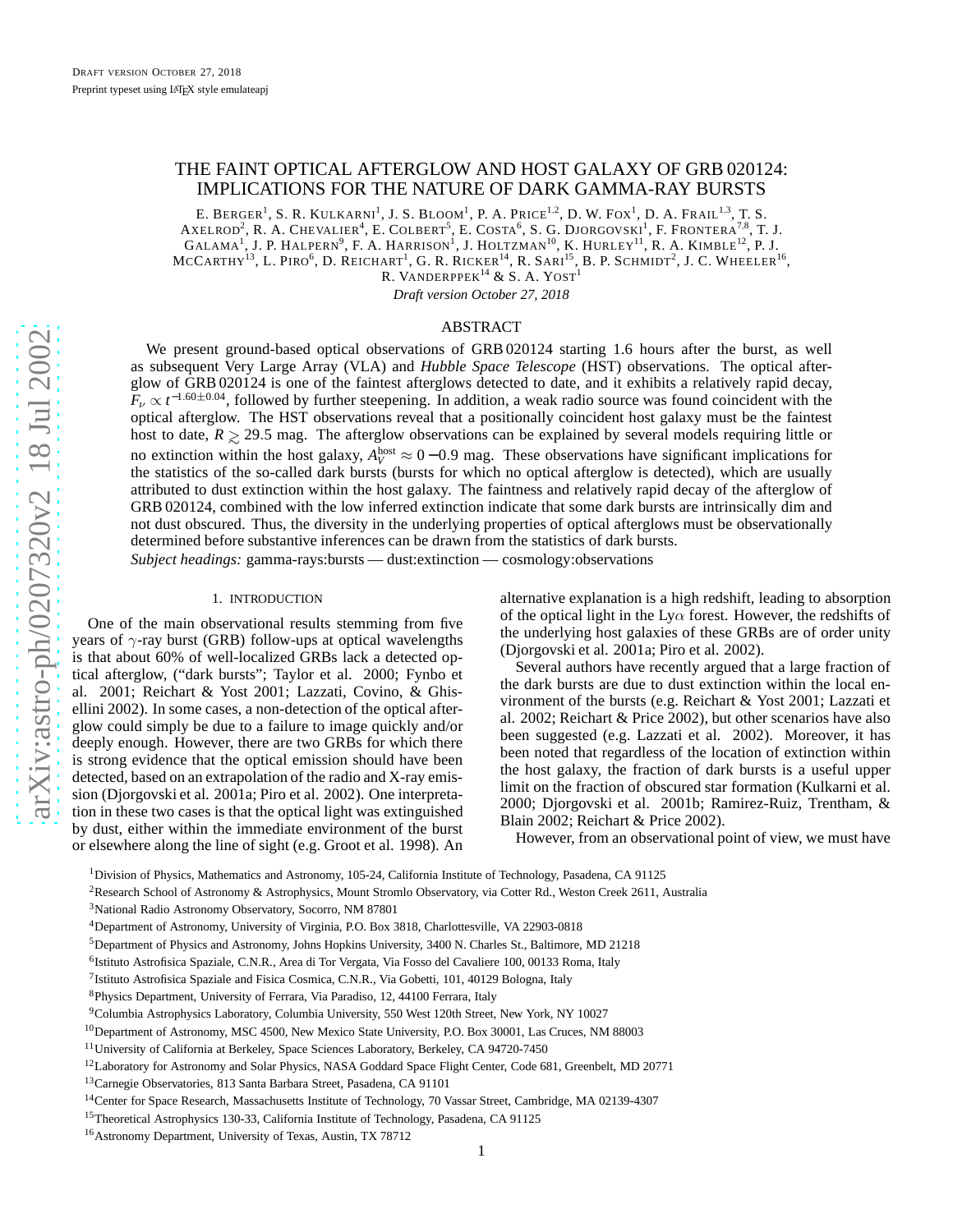<span id="page-1-0"></span>a clear understanding of the diversity of afterglow properties before extracting astrophysically interesting inferences from dark bursts. For example, afterglows which are faint or fade rapidly (relative to the detected population) would certainly bias the determination of the fraction of truly obscured bursts. In this vein, Fynbo et al. (2001), noting the faint optical afterglow of GRB 000630, argued that some dark bursts are due to a failure to image deeply and/or quickly enough, rather than dust extinction.

Here we present optical and radio observations of GRB 020124, an afterglow that would have been classified dark had it not been for rapid and deep searches. Furthermore, GRB 020124 is an example of an afterglow, which is dim due to the combination of intrinsic faintness and a relatively fast decline, and not strong extinction.

#### 2. OBSERVATIONS

## 2.1. *Ground-Based Observations*

GRB 020124, localized by the HETE-II satellite on 2002, Jan 24.44531 UT, had a duration of  $\sim$  70 s and a fluence (6 – 400 keV) of  $3 \times 10^{-6}$  erg cm<sup>-2</sup> (Ricker et al. 2002). Eight minutes after receiving the coordinates<sup>17</sup> we observed the error box with the dual-band (*BM*, *RM*) MACHO imager mounted on the robotic 50-in telescope at the Mount Stromlo Observatory (MSO). We also observed the error box with the Wide-Field Imager on the 40-in telescope at Siding Spring Observatory (SSO). We were unable to identify a transient source within the large error box (Price, Schmidt, & Axelrod 2002).

We subsequently observed the error box refined by the Inter-Planetary Network (Hurley et al. 2002) with the Palomar 48 in Oschin Schmidt using the unfiltered NEAT imager. PSFmatched image subtraction (Alard 2000) between the MA-CHO and NEAT images revealed a fading source (Price et al. 2002), which was  $R \approx 18$  mag at the epoch of our first observations, and not present in the Digitized Sky Survey. Two nights later we observed the afterglow using the Jacobs CAMera (JCAM; Bloom et al. 2002b) mounted at the East arm focus of the Palomar 200-in telescope (Bloom et al. 2002a). The position of the fading source is  $\alpha$ (J2000)=9<sup>h</sup>32<sup>m</sup>50.78<sup>s</sup>,  $\delta$ (J2000)=−11°31′10.6", with an uncertainty of about 0.4 arcsec in each coordinate (Fig. [1\)](#page-8-0).

Using the Very Large Array (VLA $^{18}$ ) we observed the fading source at 8.46 and 22.5 GHz (see Table [3\)](#page-6-0). We detect a faint source, possibly fading, at 8.46 GHz located at  $\alpha$ (J2000)=9<sup>h</sup>32<sup>m</sup>50.81<sup>s</sup>,  $\delta$ (J2000)= -11°31'10.6", with an uncertainty of about 0.1 arcsec in each coordinate. Given the positional coincidence between the fading optical source and radio detection we suggest this source to be the afterglow of GRB 020124.

The optical images were bias-subtracted and flat-fielded in the standard manner. To extract the photometry we weighted the aperture with a Gaussian equivalent to the seeing disk ("weighted-aperture photometry"), using IRAF/wphot. The photometric zero-points were set through photometry of calibrated field stars (Henden 2002) with magnitudes transformed to the appropriate system (Bessell & Germany 1999; Smith et al. 2002). The photometry is summarized in Tab. [1](#page-4-0)

### 2.2. *Hubble Space Telescope Observations*

We observed the afterglow with the *Hubble Space Telescope* (HST) using the Space Telescope Imaging Spectrograph (STIS) on 2002 Feb. 11.09, 18.30, and 25.71 UT (Bloom et al. 2002a), as part of our large HST Cycle 10 program (GO-9180, PI: Kulkarni). The HST observations consisted of 750–850 sec exposures. The HST data were retrieved after "On-The-Fly" preprocessing. Using IRAF we drizzled (Fruchter & Hook 2002) each image onto a grid with pixels smaller than the original by a factor of two and using pixfrac of 0.7.

We found an astrometric tie between the HST and JCAM images using IRAF/geomap with nine suitable astrometric tie objects in common between the images. The rms of the resultant mapping is 133 mas (RA) and 124 mas (Dec). Using this mapping and IRAF/geoxytrans we transfered the afterglow position on the JCAM image to the HST images. The rms of the transformation is 604 mas (RA) and 596 mas (Dec), and is dominated by the uncertainty in the JCAM position.

The source "S1" (Fig. [2](#page-9-0)) coincides with the afterglow position within the astrometric uncertainty. We performed differential photometry at the position of S1 by registering the images of epochs 1 and 2 using a cross-correlation of a field of size 10 arcsec centered on S1 (using IRAF/crosscor and shiftfind). We used IRAF/center and the FWHM of a relatively bright point source ("PSF star"; Fig. [1](#page-8-0)) to fix the position of S1 in each of the final images, and to determine the uncertainty in the position.

We photometered the source (and the PSF star) in epoch 1 using IRAF/phot, and determined a count-rate of  $0.0921 \pm 0.013$  $e^{-}$  s<sup>-1</sup> (corrected by 17% for the loss of flux from an infinite aperture radius). Using IRAF/synphot and assuming a source spectrum of  $f_{\lambda} \propto \lambda^{-1.4}$  (see below), we find that the source was  $\overline{R}$  = 28.55<sup>+0.16</sup> mag at the time of epoch 1. The photometry of the three epochs is summarized in Tab. [2.](#page-5-0) Please note that this more careful analysis supersedes our preliminary report (Bloom et al. 2002c).

There are no obvious persistent sources within 1.75 arcsec of the OT down to  $R \approx 29.5$  mag. To date, all of the GRBs localized to sub-arcsecond accuracy have viable hosts brighter than this level within  $\sim$  1.3 arcsec of the OT position (Bloom, Kulkarni, & Djorgovski 2002). The faintest host to date is that of GRB 990510,  $R \sim 28.5$  mag (z=1.619; Vreeswijk et al. 2001). Thus, the host of GRB 020124 may be at a somewhat higher redshift; however,  $z \le 4.5$  since the afterglow was detected in the  $B_M$  filter.

### 3. MODELING OF THE OPTICAL DATA

In Figure [3](#page-10-0) we plot the optical lightcurves of GRB 020124, including a correction for Galactic extinction, *E*(*B*−*V*) = 0.052 mag (Schlegel et al. 1998). The optical lightcurves are usually modeled as  $F_{\nu}(t,\nu) = F_{\nu,0}(t/t_0)^{\alpha} (\nu/\nu_0)^{\beta}$ . However, as can be seen in Fig. [3,](#page-10-0) the *R*-band lightcurve cannot be described by a single power law. Restricting the fit to  $t < 2$  days we obtain ( $\chi^2_{\text{min}} = 15$  for 14 degrees of freedom)  $\alpha_1 = -1.60 \pm 0.04$ ,  $\beta = -1.43 \pm 0.14$ , and  $F_{\nu,0} = 2.96 \pm 0.25 \mu Jy$ ; here  $F_{\nu,0}$  is defined at the effective frequency of the  $R_M$  filter and  $t = 1$  day. For  $t > 2$  days we get  $\alpha_2 \approx -1.9$ .

<sup>&</sup>lt;sup>17</sup>This corresponds to 1.6 hours after the burst detection.

<sup>&</sup>lt;sup>18</sup>The VLA is operated by the National Radio Astronomy Observatory, a facility of the National Science Foundation operated under cooperative agreement by Associated Universities, Inc.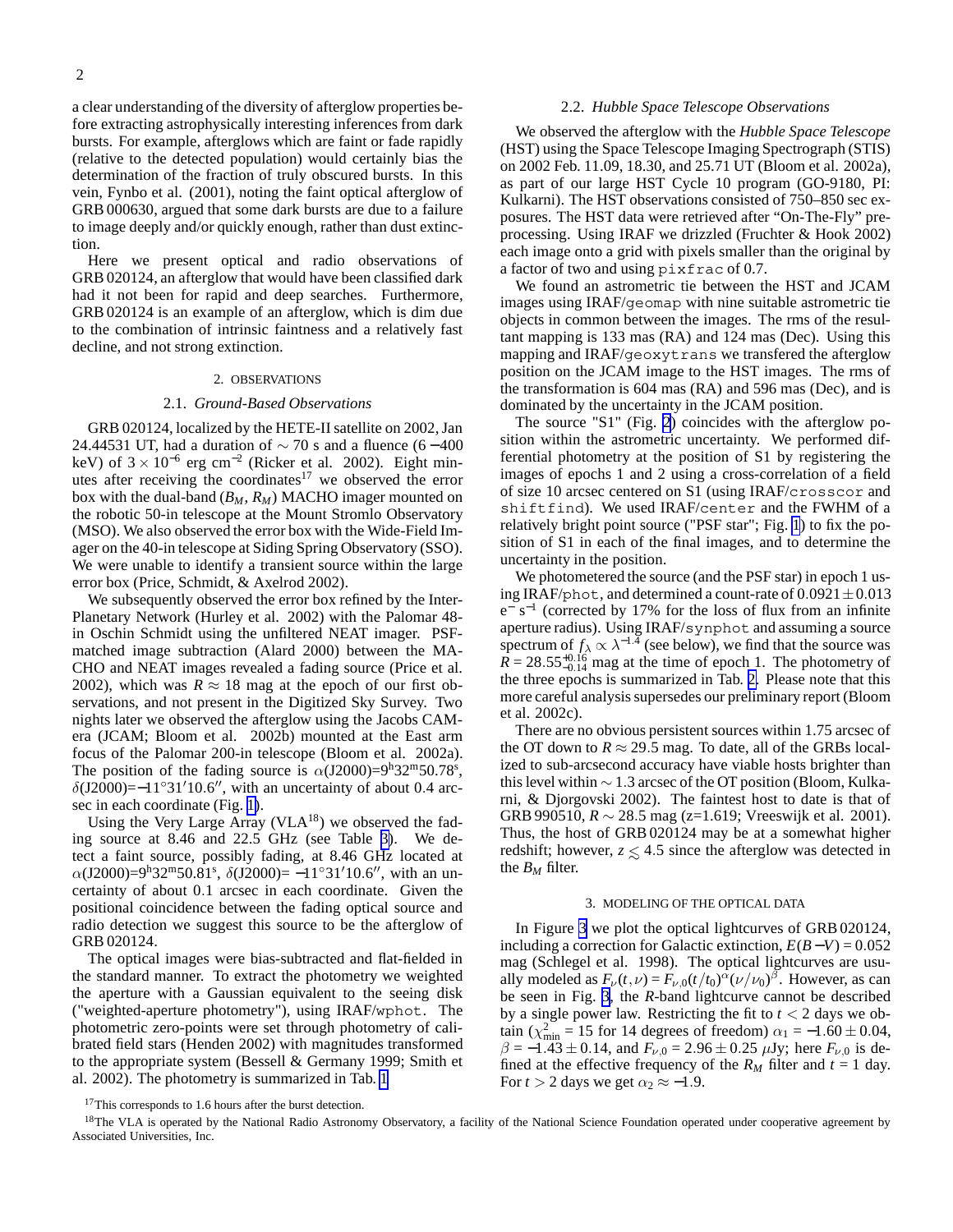To account for the steepening we modify the model for the *R*-band lightcurve to:

$$
F_{\nu}(t,\nu) = F_{\nu,0}(\nu/\nu_0)^{\beta} \left[ (t/t_b)^{\alpha_1 n} + (t/t_b)^{\alpha_2 n} \right]^{1/n},\tag{1}
$$

where,  $\alpha_1$  is the asymptotic index for  $t \ll t_b$ ,  $\alpha_2$  is the asymptotic index for  $t \gg t_b$ ,  $n < 0$  provides a smooth joining of the two asymptotic segments, and  $t_b$  is the time at which the asymptotic segments intersect. We retain the simple model for the *R<sup>M</sup>* and *B<sub>M</sub>* lightcurves since they are restricted to  $t \le 0.13$  days (i.e. well before the observed steepening).

We investigate two alternatives for the observed steepening in the framework of the afterglow synchrotron model (e.g. Sari, Piran, & Narayan 1998). In this framework,  $\alpha_1$ ,  $\alpha_2$ , and  $\beta$  are related to each other through the index  $(p)$  of the electron energy distribution,  $N(\gamma) \propto \gamma^{-p}$  (for  $\gamma > \gamma_{\text{min}}$ ). The relations for the models discussed below, as well as the resulting closure relations,  $\alpha_1 + b\beta + c = 0$ , are summarized in Tab. [4.](#page-7-0)

## 3.1. *Cooling Break*

The observed steepening,  $\Delta \alpha \equiv \alpha_2 - \alpha_1 \approx -0.3$ , can be due to the passage of the synchrotron cooling frequency,  $\nu_c$ , through the *R*-band. This has been inferred, for example, in the afterglow of GRB 971214, at *t* ∼ 0.2 days (Wijers & Galama 1999). If the steepening is due to  $\nu_c$ , this rules out models in which the ejecta expand into a circumburst medium with  $\rho \propto r^{-2}$ (hereafter, Wind), because in this model  $\nu_c$  increases with time  $(\propto t^{1/2})$ ; Chevalier & Li 1999), and one expects  $\Delta \alpha = 0.25$ .

There are two remaining models to consider in this case: (i) spherical expansion into a circumburst medium with constant density (hereafter, ISM<sub>B</sub>; Sari, Piran, & Narayan 1998), and (ii) a jet with  $\theta_{\rm jet} < \Gamma_{t \sim 0.06d}^{-1}$  (i.e. a jet break prior to the first observation at  $t \approx 0.06$  days; hereafter, Jet<sub>B</sub>). The subscript B indicates that  $\nu_c$  is blueward of the optical bands initially. In both models we use Eqn. 1 for the *R*-band lightcurve, with *t<sup>b</sup>* defined as the time at which  $\nu_c = \nu_R$ , and  $\alpha_2 \equiv \alpha_1 - 1/4$ .

We find that in the ISM<sub>B</sub> model  $t_c \approx 0.4$  days, while in the Jet<sub>B</sub> model  $t_c \approx 0.65$  days. Moreover, in both models the closure relations can only be satisfied by including a contribution from dust extinction within the host galaxy,  $A_V^{\text{host}}$ . We estimate the required extinction using the parametric extinction curves of Cardelli, Clayton, & Mathis (1989) and Fitzpatrick & Massa (1988), along with the interpolation calculated by Reichart (2001). Since the redshift of GRB 020124 is not known we assume  $z = 0.3, 1, 3$ , which spans the range of typical redshifts for the long-duration GRBs. The inferred values of  $A_V^{\text{host}}$ are summarized in Tab. [4,](#page-7-0) and range from 0.2 to 0.9 mag.

## 3.2. *Jet Break*

An alternative explanation for the steepening is a jet expanding into: (i) an ISM medium with  $\nu_c$  blueward of the optical bands (J-ISM<sub>B</sub>), (ii) a Wind medium with  $\nu_c$  blueward of the optical bands (J-WindB), and (iii) an ISM or Wind medium with  $\nu_c$  redward of the optical bands (J-ISM/Wind<sub>R</sub>). We note that the J-ISM<sub>B</sub> model is different than the ISM<sub>B</sub> model (§3.1) since previously it was defined such that the jet break is later than the last observation. In these models,  $t_b \equiv t_{\text{jet}}$  is the time at which  $\Gamma(t_{\rm jet}) \approx \theta_{\rm jet}^{-1}$ .

From the closure values we note that the J-ISM/Wind<sub>R</sub> requires no extinction within the host galaxy, while the  $J-ISM_B$ and J-Wind<sub>B</sub> models require values of about  $0.05$  to  $0.3$  mag.

We find  $t_{jet} \sim 10-20$  days, corresponding to  $\theta_{jet} \sim 10^{\circ}$ . Using the measured fluence (§[2.1](#page-1-0)) we estimate the beaming-corrected  $\gamma$ -ray energy,  $E_{\gamma} \approx 5 \times 10^{50}$  erg, assuming a circumburst density of 1 cm<sup>-3</sup> and  $z = 1$  ( $E<sub>\gamma</sub>$  is a weak function of *z*). This value is in good agreement with the distribution of  $E_\gamma$  for longduration GRBs (Frail et al. 2001).

### 4. DISCUSSION AND CONCLUSIONS

Regardless of the specific model for the afterglow emission, the main conclusion of [§3](#page-1-0) is that the optical afterglow of GRB 020124 suffered little or no dust extinction. Still, this afterglow would have been missed by typical searches undertaken even as early as 12 hours after the GRB event. As shown in Fig. [4,](#page-11-0) about 70% of the searches conducted to date would have failed to detect an optical afterglow like that of GRB 020124.

This is simply because the afterglow of GRB 020124 was faint and exhibited relatively rapid decay. From Fig. [5](#page-12-0) we note that GRB 020124 is one of the faintest afterglows detected to date (normalized to  $t = 1$  day), and while it is not an excessively rapid fader, it is in the top 30% in this category.

Thus, the afterglow of GRB 020124, along with that of GRB 000630 (Fynbo et al. 2001; Fig. [5\)](#page-12-0), indicates that there is a wide diversity in the brightness and decay rates of optical afterglows. In fact, the brightness distribution spans a factor of about 400, while the decay index varies by more than a factor of three. Coupled with the low dust extinction in the afterglow of GRB 020124, this indicates that some dark bursts may simply be dim, and not dust obscured.

Given this wide diversity in the brightness of optical afterglows, it is important to establish directly that an afterglow is dust obscured. This has only been done in a few cases (§[1\)](#page-0-0). Therefore, while *statistical* analyses (e.g. Reichart & Yost 2001) point to extinction as the underlying reason for some fraction of dark bursts, and may even account for an afterglow like that of GRB 020124, it is clear that observationally the issue of dark bursts is not settled, and the observational biases have not been traced fully.

Since progress in our understanding of dark bursts will benefit from observations, we need consistent, rapid follow-up of a large number of bursts to constrain the underlying distribution, as well as complementary techniques which can directly measure material along the line of sight. This includes X-ray observations which allow us to measure the column density to the burst (Galama & Wijers 2001), and thus infer the type of environment, and potential extinction level. Along the same line, radio observations allow us to infer the synchrotron selfabsorption frequency, which is sensitive to the ambient density (e.g. Sari & Esin 2001); the detection of radio emission, as in the case of GRB 020124, implies a density  $n \lesssim 10^2$  cm<sup>-3</sup>. Finally, prompt optical observations, as we have carried out in this case, may uncover a larger fraction of the dim optical afterglows, and provide a better constraint on the fraction of truly obscured bursts.

J. S. B. is a Fannie and John Hertz Foundation Fellow. F. A. H. acknowledges support from a Presidential Early Career award. S. R. K. and S. G. D. thank the NSF for support. R. S. is grateful for support from a NASA ATP grant. R. S. and T. J. G. acknowledge support from the Sherman Fairchild Foundation. J. C. W. acknowledges support from NASA grant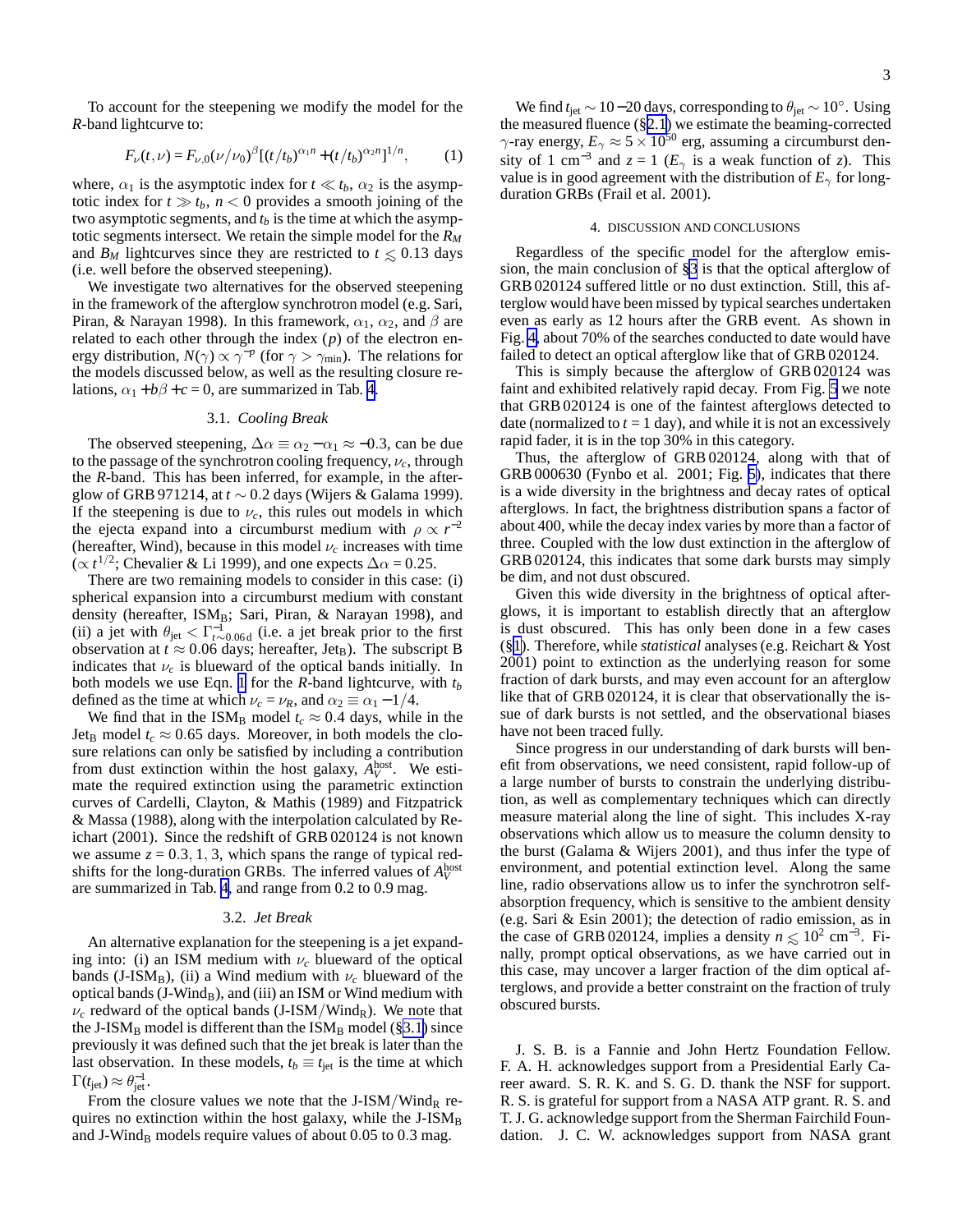NAG59302. K. H. is grateful for Ulysses support under JPL contract 958056 and for IPN support under NASA grants FD-NAG 5-11451 and NAG 5-17100. Support for Proposal HST-GO-09180.01-A was provided by NASA through a grant from

the Space Telescope Science Institute, which is operated by the Association of Universities for Research in Astronomy, Inc., under NASA contract NAS5-26555.

#### REFERENCES

- Alard, C. 2000, A&AS, 144, 363.
- Bessel,M. S., & Germany, L. M. 1999, PASP, 111, 1421.
- Bloom, J. S. 2002a, GCN 1225.
- Bloom, J. S., et al. 2002b, Submitted to PASP.
- Bloom, J. S., et al. 2002c, GCN 1389.
- Bloom, J. S., Kulkarni, S. R., & Djorgovski, S. G. 2002, AJ, 123, 1111.
- Cardelli, J. A., Clayton, G. C., & Mathis, J. S. 1989, ApJ, 345, 245. Castro-Tirado, A. J., et al. 2001, A&A, 370, 398.
- 
- Chevalier, R. A., & Li, Z.-Y. 1999, ApJ, 520, L29.
- Djorgovski, S. G., et al. 2001a, ApJ, 562, 654.
- Djorgovski, S. G., et al. 2001b, in Proc. Gamma-ray Bursts in the Afterglow Era: 2nd Workshop, ed. N. Masetti et al., ESO Astrophysics Symposia, Berlin: Springer Verlag, 218.
- Esin, A. A., & Blandford, R. 2000, ApJ, 534, L151.
- Fitzpatrick, E. L., & Massa, D. 1988, ApJ, 328, 734. Frail, D. A., et al. 2001, ApJ, 562, L55.
- 
- Fruchter, A. S., & Hook, R. N. 2002, PASP, 114, 144.
- Fynbo, J. U., et al. 2001, A&A, 369, 373.
- Galama, T. J., & Wijers, R. A. M. J. 2001, ApJ, 549, L209.
- Gorosabel, J., et al. 2002, GCN 1224.
- Groot, P. J., et al. 1998, ApJ, 502, L123.
- Henden, A. 2002, GCN 1251.
- Hurley, K. H., et al. 2002, GCN 1223.
- Kulkarni, S. R., et al. 2000, in Proc. SPIE Discoveries and Research Prospects
- from 8- to 10-Meter-Class Telescopes, ed. J. Bergeron, 4005, 9.
- Lazzati, D., Covino, S., & Ghisellini, G. 2002, MNRAS, 330, 583.
- Piro, L., et al. 2002, ApJ in press; [astro-ph/0201282](http://arxiv.org/abs/astro-ph/0201282). Price, P. A., Schmidt, B. P., & Axelrod, T. S. 2002, GCN 1219.
- Price, P. A., et al. 2002, GCN 1221.
- Ramirez-Ruiz, E., Trentham, N., & Blain, A. W. 2002, MNRAS, 329, 465.
- Reichart, D. E. 2001, ApJ, 553, 235.
- Reichart, D. E., & Yost, S. 2001, Submitted to ApJ; [astro-ph/0107545](http://arxiv.org/abs/astro-ph/0107545).
- Reichart, D. E., & Price, P. A. 2002, ApJ, 565, 174.
- Rhoads, J. E., 1997, ApJ, 478, L1 Ricker, G., et al. 2002, GCN 1220.
- 
- Sari, R., Piran, T., & Narayan, R. 1998, ApJ, 497, L17.
- Sari, R., Piran, T., & Halpern, J. P. 1999, ApJ, 519, L17.
- Sari, R., & Esin, A. A. 2001, ApJ, 548, 787.
- 
- Schlegel, D., et al. 1998, ApJ, 500, 525. Smith, J. A., et al. 2002, AJ in press; [astro-ph/0201143](http://arxiv.org/abs/astro-ph/0201143).
- Taylor, G. B., et al. 2000, ApJ, 537, L17.
- Vreeswijk, P. M., et al. 2001, ApJ, 546, 672. Waxman, E., & Draine, B. T. 2000, ApJ, 537, 796.
- Wijers, R. A. M. J., & Galama, T. J. 1999, ApJ, 523, 177.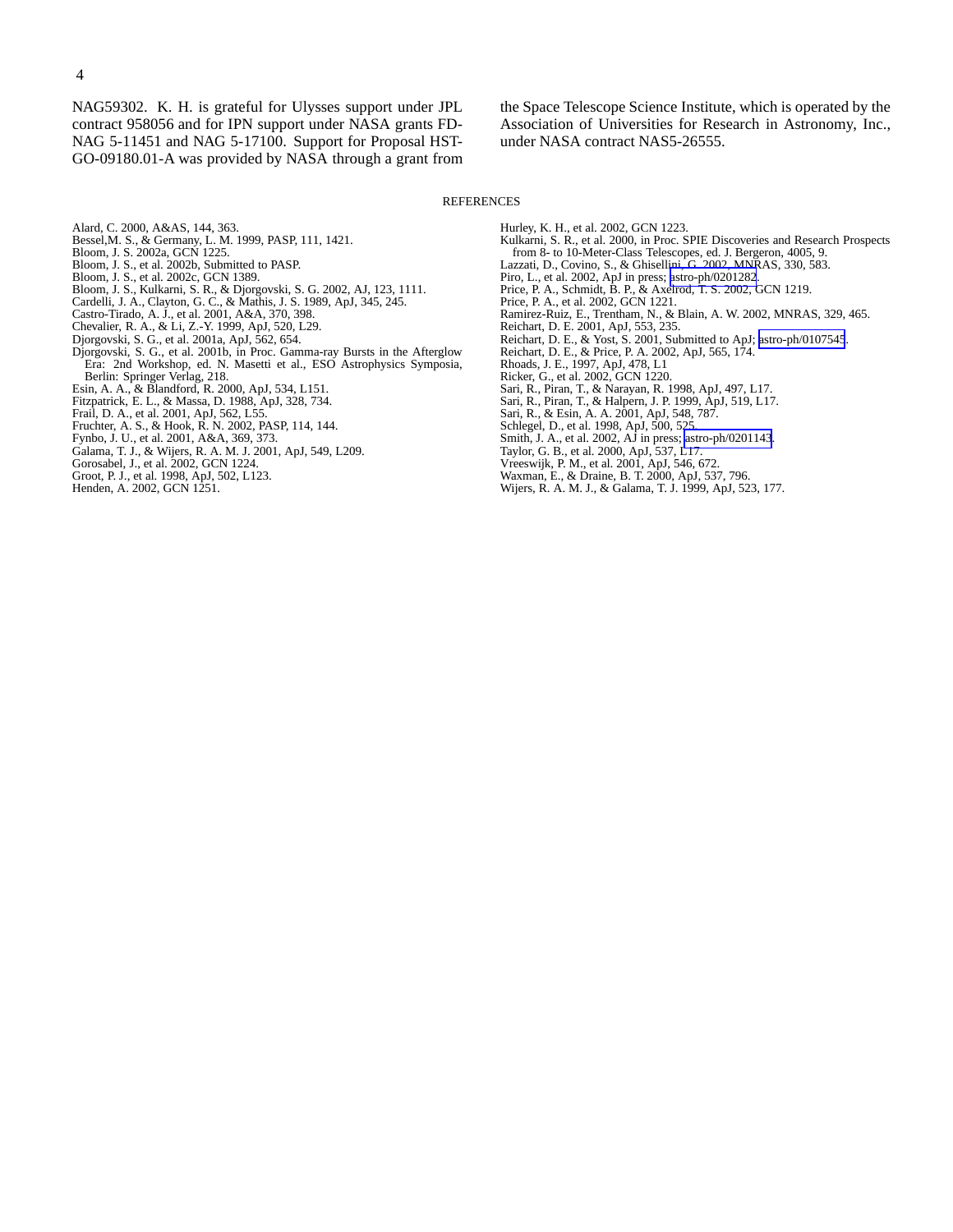TABLE 1 GROUND-BASED OPTICAL OBSERVATIONS OF GRB 020124

<span id="page-4-0"></span>

| UT           | Telescope         | Band             | Magnitude          |
|--------------|-------------------|------------------|--------------------|
| Jan 24.51204 | <b>MSO 50</b>     | $R_M$            | $17.918 \pm 0.041$ |
| Jan 24.51204 | <b>MSO 50</b>     | $B_M$            | $18.628 + 0.057$   |
| Jan 24.51516 | SSO40             | $\boldsymbol{R}$ | $18.219 + 0.046$   |
| Jan 24.51655 | <b>MSO 50</b>     | $R_M$            | $17.984 + 0.044$   |
| Jan 24.51655 | <b>MSO 50</b>     | $B_M$            | $18.727 \pm 0.063$ |
| Jan 24.51938 | SSO <sub>40</sub> | $\boldsymbol{R}$ | $18.371 \pm 0.091$ |
| Jan 24.52106 | <b>MSO 50</b>     | $R_M$            | $18.111 \pm 0.049$ |
| Jan 24.52106 | <b>MSO 50</b>     | $B_M$            | $18.842 \pm 0.069$ |
| Jan 24.52373 | SSO <sub>40</sub> | $\boldsymbol{R}$ | $18.376 + 0.082$   |
| Jan 24.55791 | <b>MSO 50</b>     | $R_M$            | $18.678 \pm 0.048$ |
| Jan 24.55791 | <b>MSO 50</b>     | $B_M$            | $19.661 + 0.090$   |
| Jan 24.56243 | <b>MSO 50</b>     | $R_M$            | $18.867 + 0.036$   |
| Jan 24.56243 | <b>MSO 50</b>     | $B_M$            | $19.584 + 0.053$   |
| Jan 24.56696 | <b>MSO 50</b>     | $R_M$            | $18.843 \pm 0.039$ |
| Jan 24.56696 | <b>MSO 50</b>     | $B_M$            | $19.714 \pm 0.050$ |
| Jan 26.34100 | P 200             | $\cdot$          | $24.398 \pm 0.228$ |

NOTE.—The columns are (left to right), (1) UT date of each observation, (2) telescope (MSO 50: Mt. Stromlo Observatory 50-in; SSO 40: Siding Spring Observatory 40-in; P 200: Palomar Observatory 200-in), (3) observing band, and (4) magnitudes and uncertainties. The observed magnitudes are not corrected for Galactic extinction.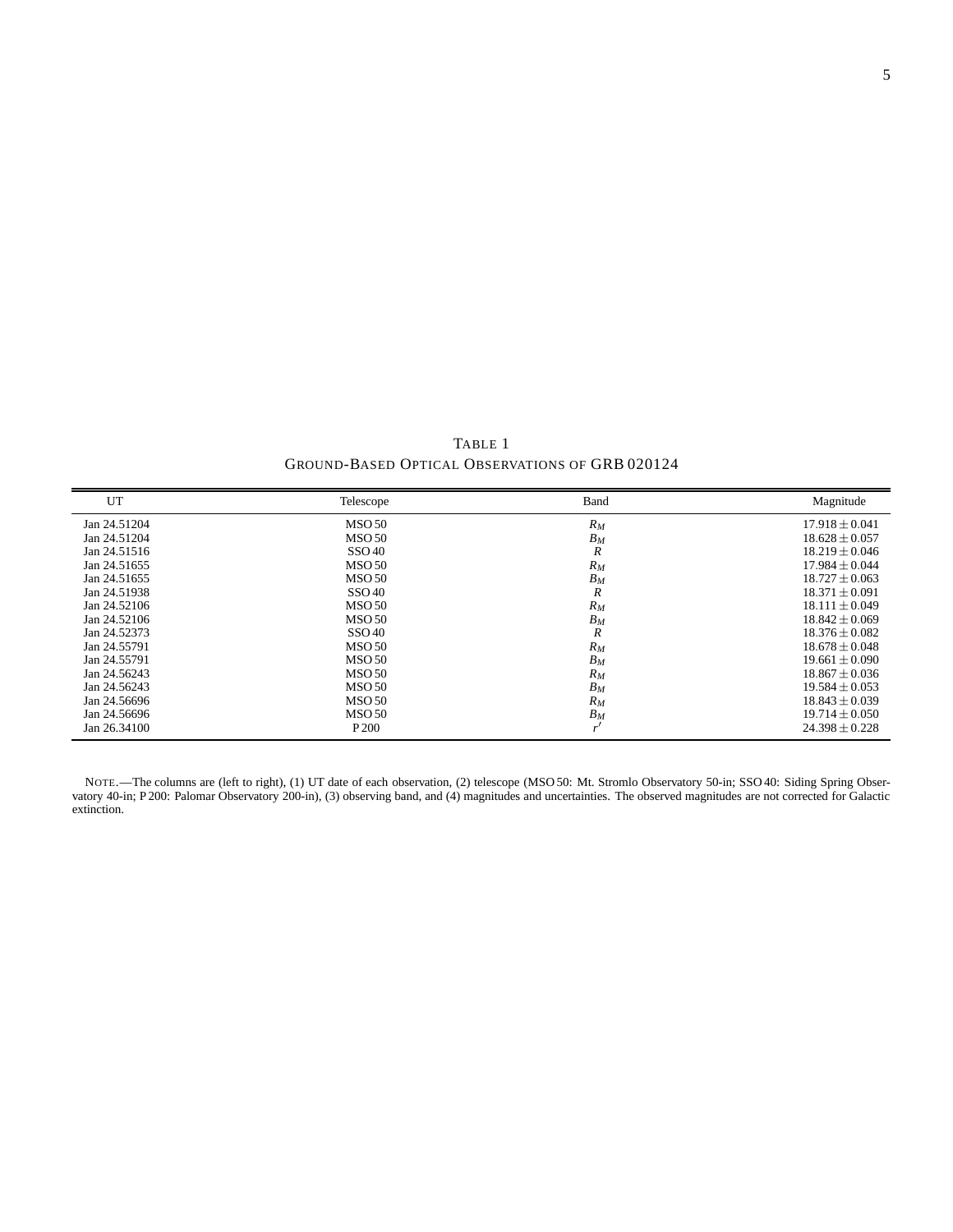TABLE 2 HST/STIS OBSERVATIONS OF GRB 020124

<span id="page-5-0"></span>

| Epoch<br>(UT)   | Band         | Exp. Time<br>(ksec) | Flux<br>$(e^{-} s^{-1})$ | S/N  | Magnitude                                                  |
|-----------------|--------------|---------------------|--------------------------|------|------------------------------------------------------------|
| Feb 11.09       | 50 CCD/Clear | 10.0                | $0.0814 \pm 0.0169$      | 4.82 | $R = 28.68^{+0.25}_{-0.20}$<br>$R = 29.35^{+0.60}_{-0.39}$ |
| Feb 18.30       | 50 CCD/Clear | 7.4                 | $0.0443 \pm 0.0189$      | 2.34 |                                                            |
| Feb 25.71       | 50 CCD/Clear |                     | $0.0362 + 0.0183$        | 1.98 | $R = 29.56_{0.44}^{+0.76}$<br>$-0.44$                      |
| Feb 18.30+25.71 | 50 CCD/Clear | 14.9                | $0.0398 \pm 0.0137$      | 2.91 | $R = 29.46^{+0.46}_{-0.32}$                                |

NOTE.—The columns are (left to right), (1) UT date of each observation, (2) STIS CCD mode, (3) exposure time, (4) flux and uncertainty, (5) significance, and (6) R magnitude and uncertainty. The total number of counts was the 3σ upper limits are: *R* = 29.09 and *R* = 29.13 mag, respectively. The observed magnitudes are not corrected for Galactic extinction.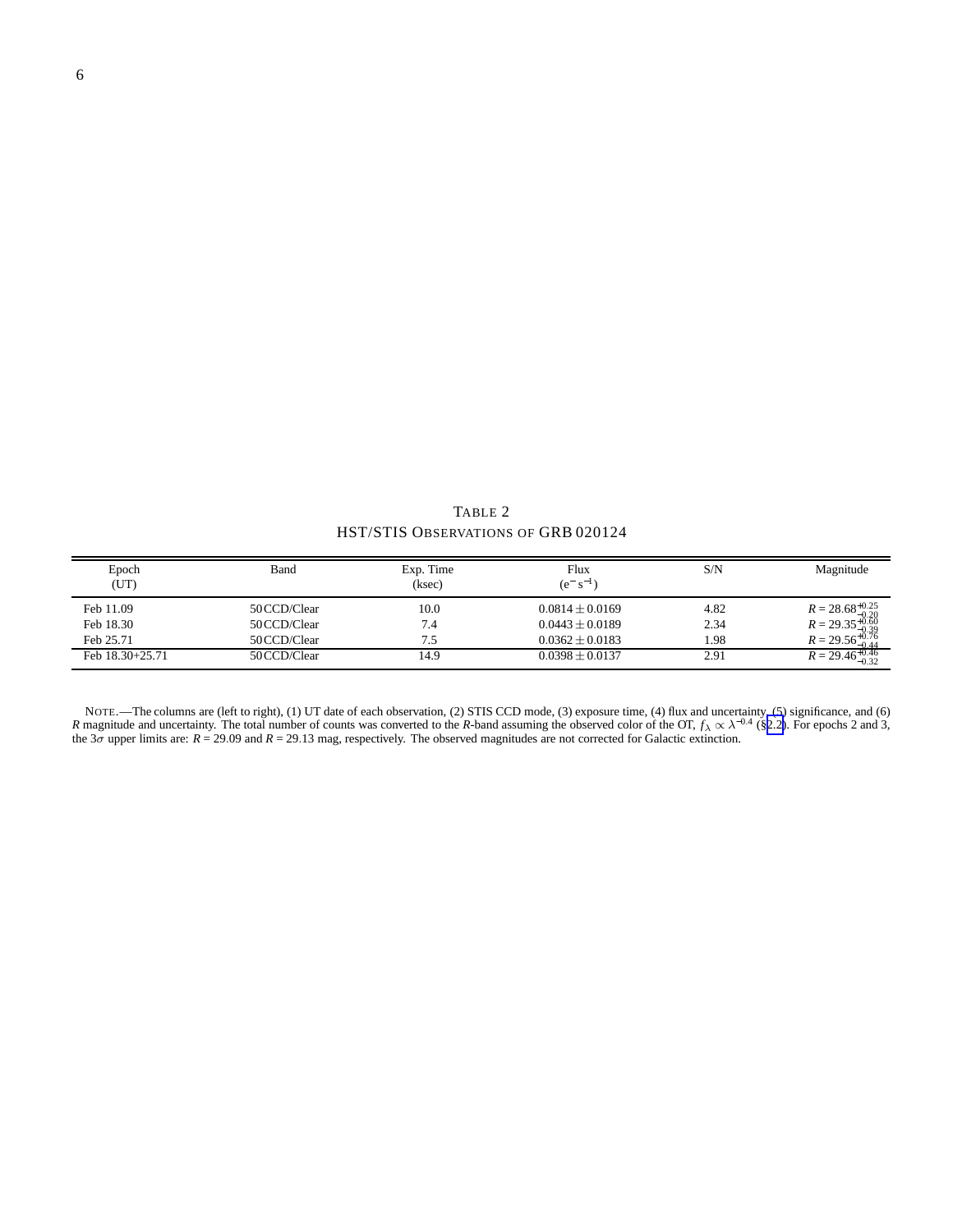TABLE 3 VLA RADIO OBSERVATIONS OF GRB 020124

<span id="page-6-0"></span>

| Epoch<br>(UT)      | $\nu_0$<br>(GHz) | Flux Density<br>$(\mu Jy)$ |
|--------------------|------------------|----------------------------|
| Jan 26.22          | 8.46             | $84 \pm 30$                |
| Jan 26.25          | 22.5             | $-60 \pm 100$              |
| Jan 27.22          | 8.46             | $45 \pm 25$                |
| Feb 1.40           | 8.46             | $49 \pm 17$                |
| Jan 26.22-Feb 1.40 | 8.46             | $48 \pm 13$                |

NOTE.—The columns are (left to right), (1) UT date of each observation, (2) observing frequency, and (3) flux density at the position of the radio transient with the rms noise calculated from each image. The last row gives the flux density at 8.46 GHz from the co-added map.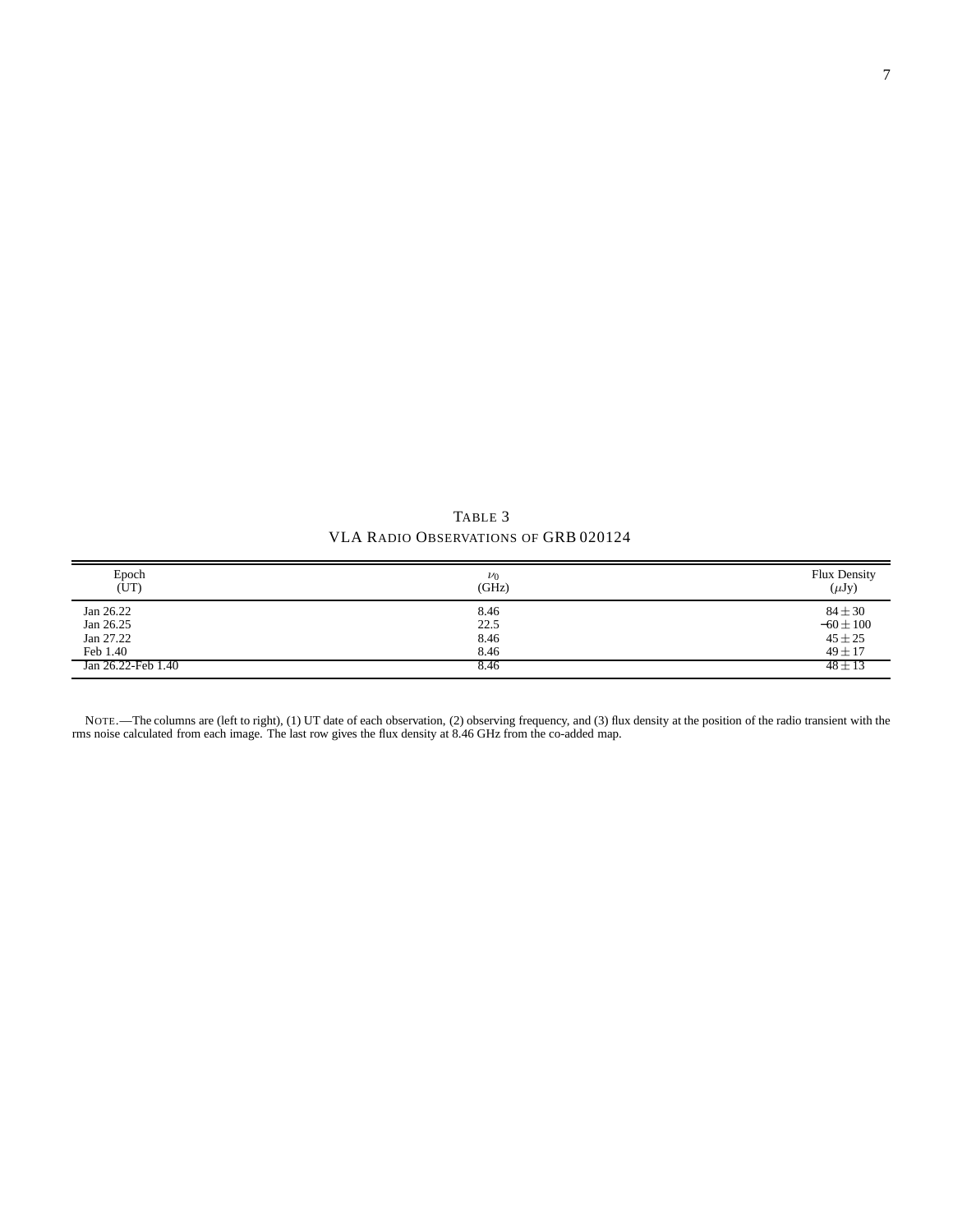<span id="page-7-0"></span>

| Model               | $\alpha_1$ | $\alpha_2$ |          | (b,c)         | Closure         |                 | $A_V^{\text{host}}$ (mag) |
|---------------------|------------|------------|----------|---------------|-----------------|-----------------|---------------------------|
| $ISM_B$             | $3(p-1)$   | 3p.        | $p_{-1}$ | $(-3/2,0)$    | $0.52 \pm 0.28$ | $3.17 \pm 0.05$ | (0.35, 0.18, 0.10)        |
| $Jet_B$             | $-p$       | $-p$       | $D-$     | $(-2,1)$      | $2.23 \pm 0.36$ | $1.63 \pm 0.04$ | (0.89, 0.50, 0.22)        |
| $J-ISM_B$           | 3(p-1      | $-p$       |          | $(-3/2,0)$    | $0.52 \pm 0.28$ | $3.17 \pm 0.05$ | (0.30, 0.10, 0.05)        |
| J-Wind <sub>R</sub> | $3p-1$     | $-p$       | $p-$     | $(-3/2, 1/2)$ | $1.02 \pm 0.28$ | $2.51 \pm 0.05$ | (0.30, 0.16, 0.08)        |
| $J-ISM/Wind_R$      | $3p-2$     | $-p$       |          | $(-3/2,-1/2)$ | $0.02 + 0.28$   | $2.84 \pm 0.05$ | $\cdots$                  |

TABLE 4 AFTERGLOW MODELS

NOTE.—The columns are (left to right), (1) Afterglow model (ISM: *r*<sup>0</sup> circumburst medium; Wind: *r*<sup>−2</sup> circumburst medium; Jet: collimated eject with opening angle  $\theta_{jet}$ ; a subscript *B* indicates  $\nu_c < \nu_{opt}$ , and a subscript *R* indicates  $\nu_c > \nu_{opt}$ , (2)  $\alpha_1$  as a function of *p*, (3)  $\alpha_2$  as a function of *p*, (4)  $\beta$  as a function of *p*, (5) closure relations ( $\alpha + b\beta + c = 0$ ), (6) resulting closure values from the observed values of  $\alpha_1$  and  $\beta$ , (7) inferred value of p from the measured value of  $\alpha_1$ , and (8) the required extinction in the frame of the h case when the observed steepening in the lightcurves is due to the passage of ν*c* through the *R*-band, while the bottom three apply to the case when the steepening is due to a jet.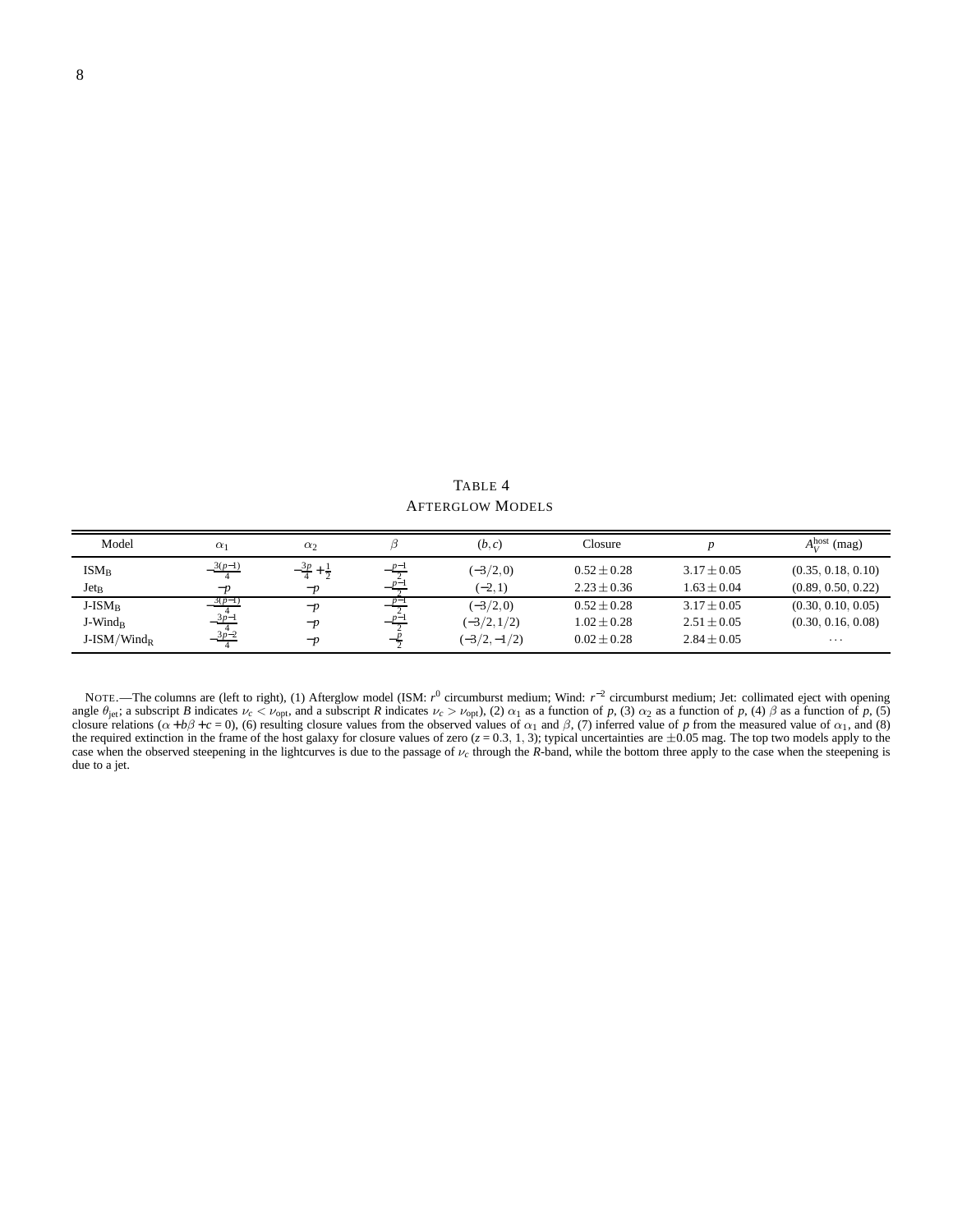<span id="page-8-0"></span>

FIG. 1. - Palomar 200-inch (left) and HST epoch 1 (inset) images of the field of GRB 020124. The OT is circled in both images. The OT was of comparable brightness to G1 at the epoch of the P 200 image and significantly fainter than G1 three weeks later. The box overlaying the inset shows the portion of the HST images depicted in Figure [2.](#page-9-0) Relevant sources described in the text are noted. The HST image is shown with logarithmic scaling to highlight the features of nearby galaxies..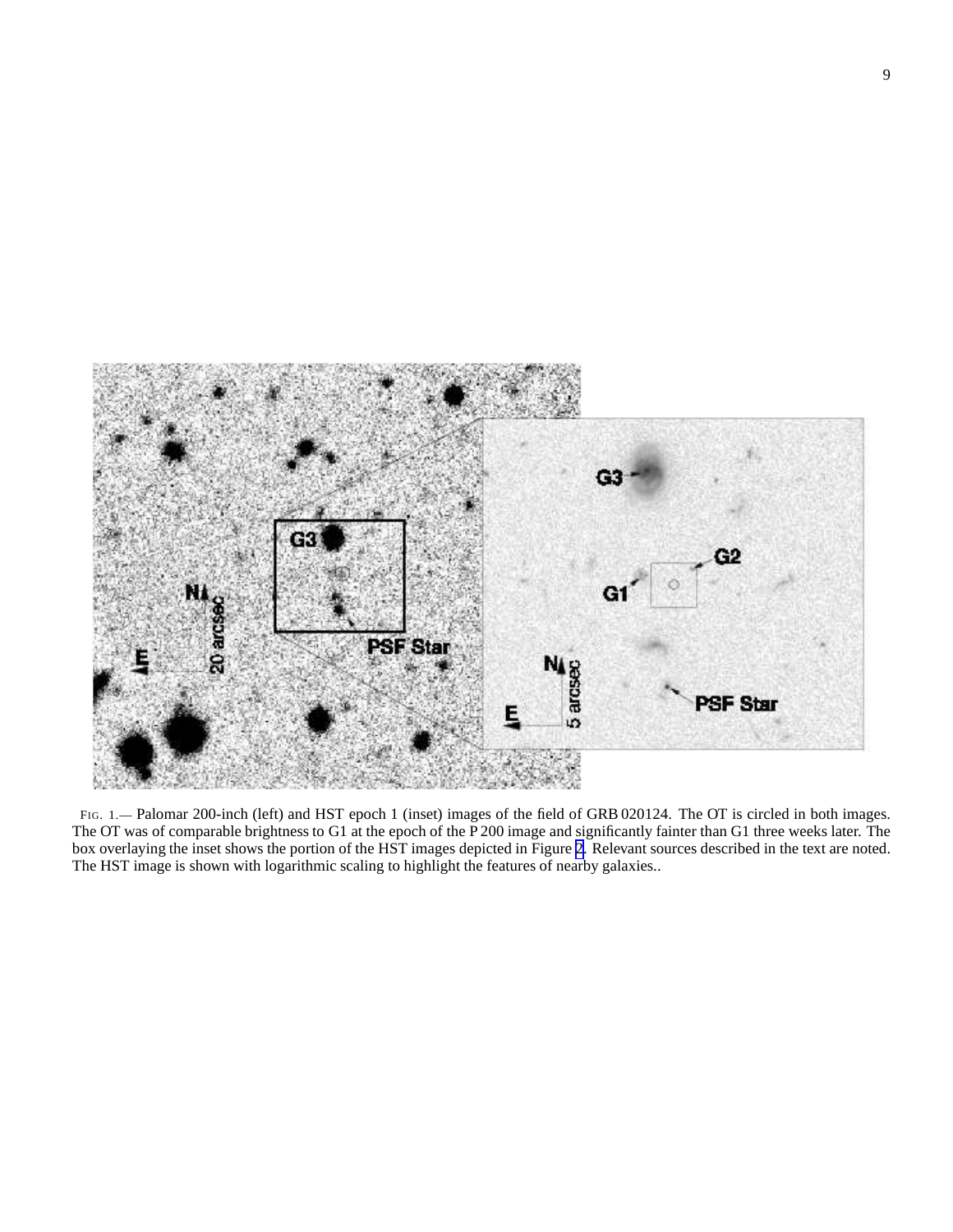<span id="page-9-0"></span>

FIG. 2.— The faint optical transient (OT) of GRB 020124 as viewed using HST/STIS. Shown are the summed, smoothed images from epoch 1 (left) and epochs 2+3 (right). The greyscales have been matched such that a given flux is represented by the same shade in each image. The circle is centered at the same sky position in both imagess. Clearly, the source S1, identified with the position of the afterglow of GRB 020124 has faded.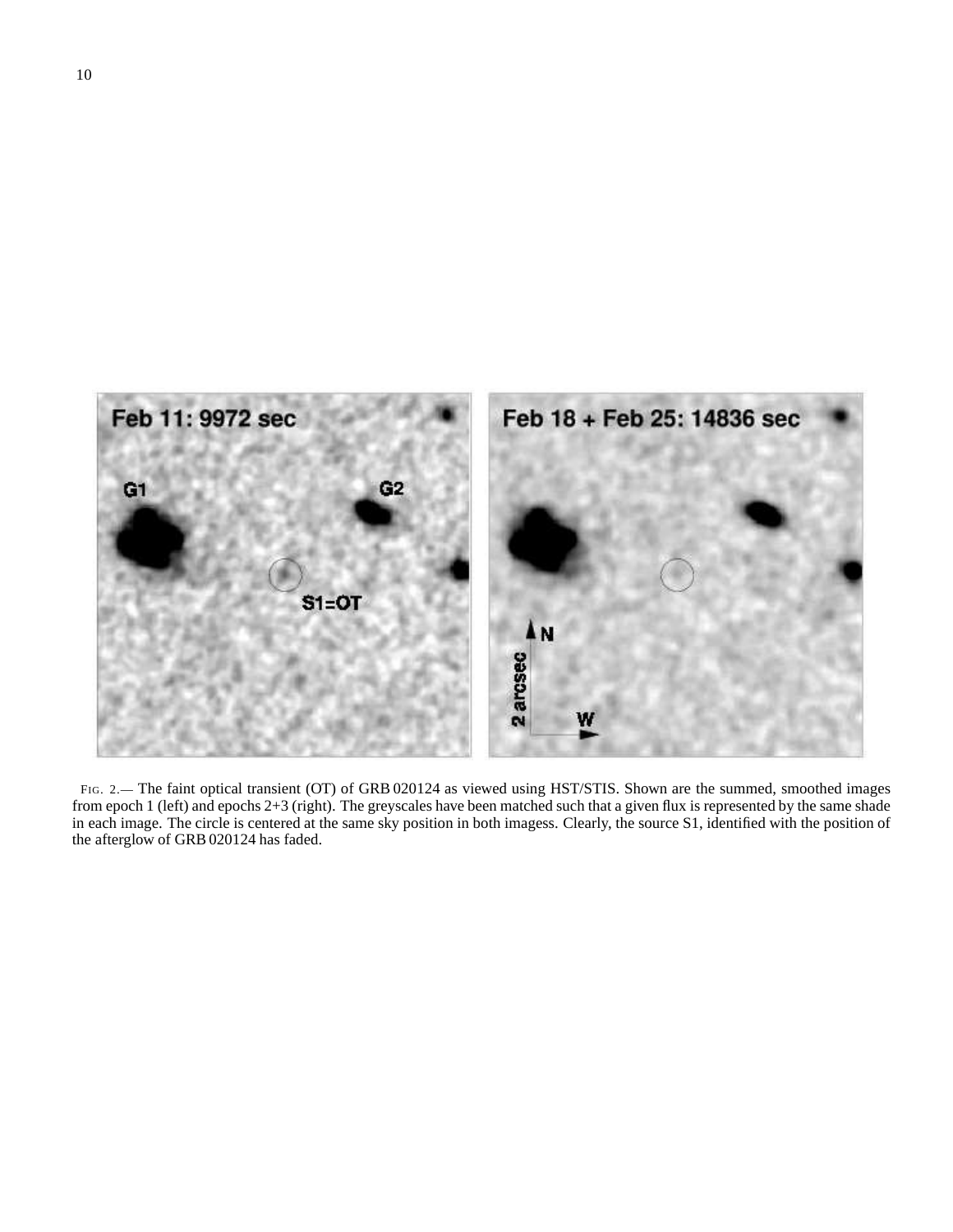<span id="page-10-0"></span>

FIG. 3.— Optical lightcurves of GRB 020124 (top to bottom: *RM*, *R*, and *BM*), corrected for Galactic extinction, *E*(*B* −*V*) = 0.052 mag (Schlegel et al. 1998). The solid lines are a representative jet model (ISM/Wind<sub>R</sub>; see Tab. [4](#page-7-0)), while the dashed line is an extrapolation of the early evolution without a break. With no break in the *R*-band lightcurve, the predicted magnitude at the epoch of the first HST observation exceeds the measured values by  $5\sigma$ . The flux measured in the last HST epoch is plotted as a  $2\sigma$  upper limit.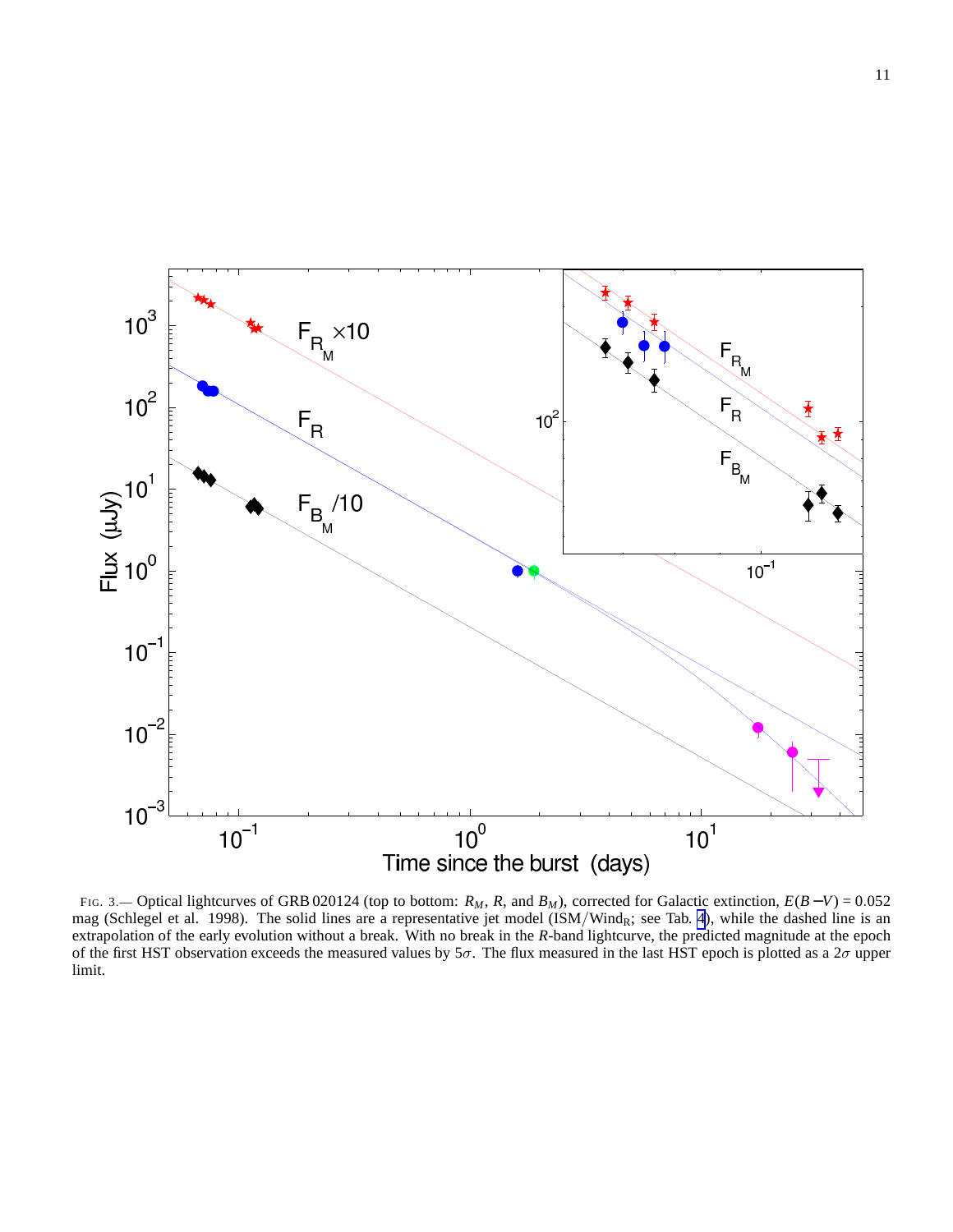<span id="page-11-0"></span>

FIG. 4.— *R*-band upper limits from searches of well-localized GRBs, corrected for Galactic extinction. The limits up to GRB 000630 are taken from Fynbo et al. (2001), while subsequent limits are from the GRB Coordinates Network. Also shown are the lightcurves of the GRB 020124, GRB 000630, the bright GRB 991208 (Castro-Tirado et al. 2001), and GRB 970828 (the de-reddened lightcurve is based on the radio and X-ray data; Djorgovski et al. 2001). Only about 30% of the searches yielded limits that are fainter than the afterglow of GRB 020124. A similar fraction was found by Fynbo et al. (2001) based on the afterglow of GRB 000630.